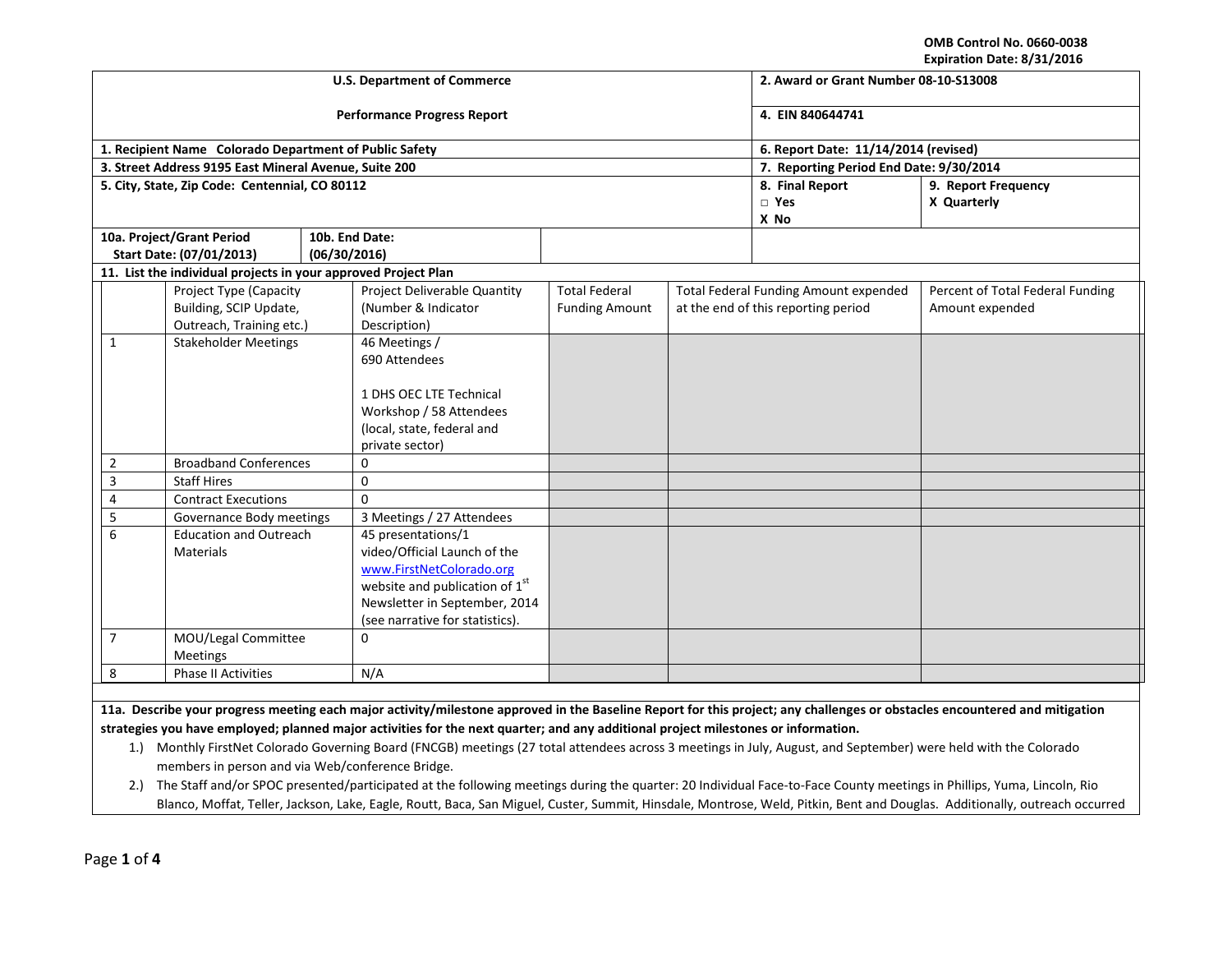with the Southeast All Hazards Region, South All Hazards Region and Communications Committee, South Central Region Communications Working Group, San Luis Valley All Hazards Region (2<sup>nd</sup> visit), Colorado Parks and Wildlife – Southeast, Southwest and Northwest Regions, International Association of Bomb Techs & Investigators, Colorado Counties Inc. – all Regions (Front Range, Eastern, Mountain, Western, Southern), Pikes Peak Regional Communications Network, Colorado Regional Emergency Trauma Advisory Council (RETAC), Colorado Department of Public Health and Environment (CDPHE), Department of Corrections (DOC) Security Technology Committee, Colorado State Patrol (CSP) Majors Group, Conversations for a Connected Colorado (public/private partnership stakeholders) and the following Zoom web meetings: Grand Co, Jackson Co, County Sheriffs of Colorado (CSOC), and Union Wireless.

**Since the start of SLIGP, outreach efforts have reached the following stakeholders:**

- 22 of 64 counties contacted, representing 34% of all Colorado counties
- 4 State Agencies
- 9 All Hazards/Homeland Security Regions
- 4 Government/Trade/Disciplinary Organizations (at multiple regional meetings)
- 1 911 Authority Board
- 3.) The SPOC, Staff and 2 FNCGB members and about 58 members of the local, state, federal and private sectors have participated in the DHS OEC LTE Technical Workshop during which OEC staff provided a deep dive on LTE technology, the FirstNet planning process and proposed LTE coverage maps for 3 Colorado counties using assets that had already been gathered through other state broadband planning efforts.
- 4.) The SPOC and Staff participated in each quarterly FirstNet SPOC call, each monthly FirstNet Region VIII call, the WestNet bi-weekly call and attended the FirstNet Board Meetings via web session.
- 5.) Internally, Staff efforts for the quarter included working on the following: FirstNet Colorado branding, marketing, website [\(www.firstnetcolorado.org\)](http://www.firstnetcolorado.org/), outreach planning, and first newsletter publication on 9/24/14 [\(FirstNet Colorado Newsletter -](http://us8.campaign-archive1.com/?u=ad8d63576316029bf9e801fe4&id=4c33029110) September 2014). Q3 Stats:
	- **Website hits**: 918 sessions, 638 users, 3120 pageviews (Analytics activated on 7/29/14)
	- **September 2014 Newsletter**: 1,073 successful deliveries, 501 unique opens (2,201 total opens by same users), 7 unsubscribed, 7 new subscriptions
- 6.) During this quarter, one video was produced detailing the [ADCOM 911 Go Live](https://drive.google.com/file/d/0Bz1j7r1gtoiTTkVDY2FwdDl4VUU/view?usp=sharing) event on June 6, 2014.
- 7.) The SPOC and Staff participated in an article with Radio Resource Magazine ["Colorado Sees Potential in Partnerships for FirstNet Rural Coverage"](http://www.radioresourcemag.com/onlyonline.cfm?OnlyOnlineID=481) 09.24.14.
- 8.) The SPOC and Staff drafted an **RFP** (with input from the FNCGB, DHSEM and NTIA) to hire a consultant to model PSBN coverage using known assets. This will allow Colorado to begin preliminary coverage requirements discussions with stakeholders (per county and Tribe) in anticipation of the formal consultation process. The RFP was published on  $10/1/14$  and will be awarded in the  $4<sup>th</sup>$  quarter 2014.

**11b. If the project team anticipates requesting any changes to the approved Baseline Report in the next quarter, describe those below. Note that any substantive changes to the Baseline Report must be approved by the Department of Commerce before implementation.**

Following the site visit by NTIA Program Staff, it was determined that a budget modification for SLIGP should proceed prior to Phase II to ensure budgeted match/cost-share, personnel, and contractual expenses more closely match actuals. We anticipate that a new budget will be in effect by the end of the next quarter.

**11c. Provide any other information that would be useful to NTIA as it assesses this project's progress.** 

We are still waiting for a formal appointment to the FirstNet Colorado Governing Body for the Southern Ute Indian Tribe. The SPOC is coordinating that with the appropriate contact at the Governor's Office.

**11d. Describe any success stories or best practices you have identified. Please be as specific as possible.**

Colorado's outreach strategy with stakeholders (especially rural areas) has been quite successful. We believe this is because the focus is to invite the agencies and organizations to participate in the FirstNet Colorado's "planning" efforts, with a strong emphasis on the fact that FirstNet is in its infancy and there is not enough information for anyone to be able to make any decisions about network use. When proposed in that manner, agencies don't feel as strongly that this is being "forced" on them and they have no input into the process. **12. Personnel**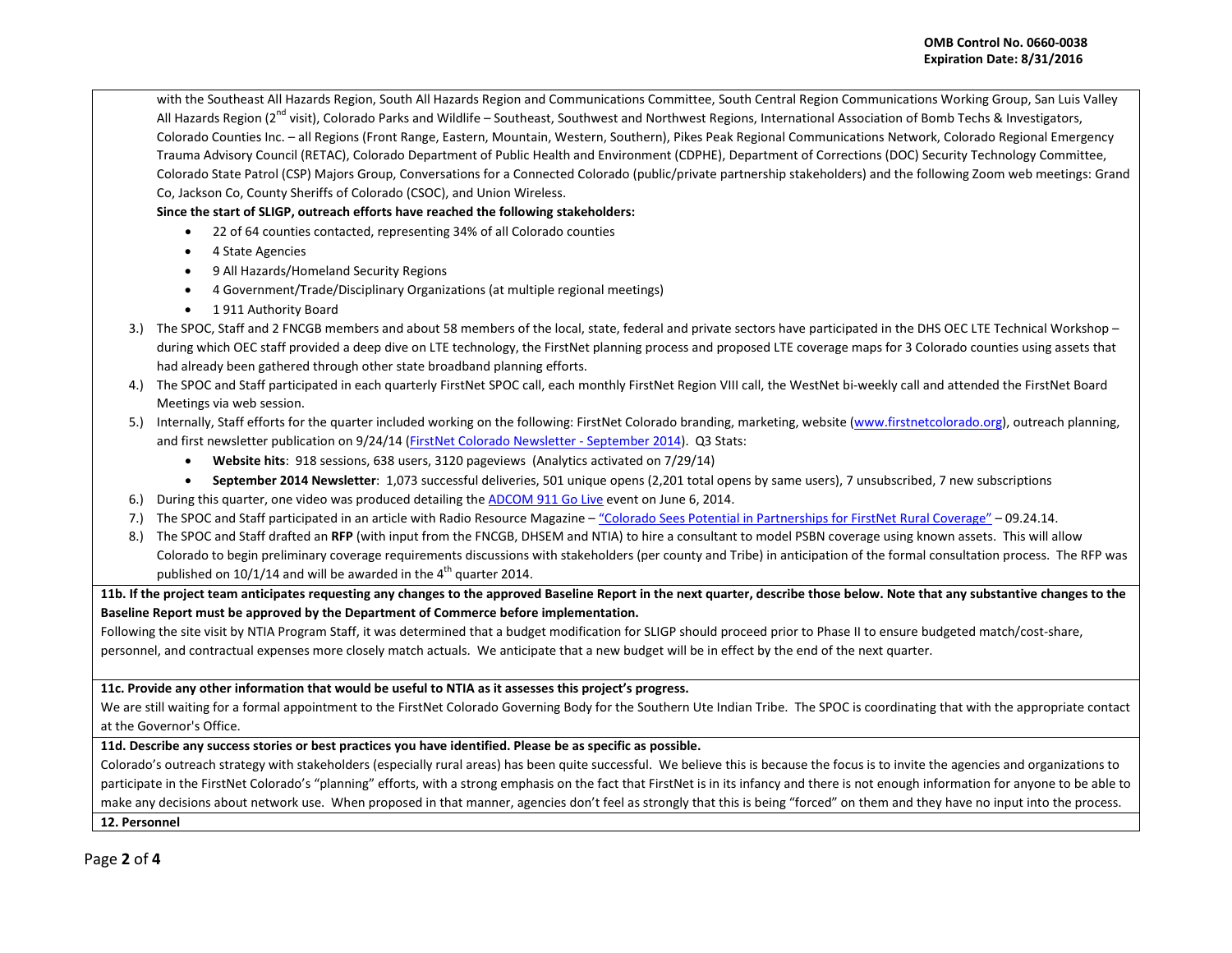**12a. If the project is not fully staffed, describe how any lack of staffing may impact the project's time line and when the project will be fully staffed.**

Not applicable.

## **12b. Staffing Table**

| Job Title                    |     | <b>Project(s) Assigned</b>                                       | Change |
|------------------------------|-----|------------------------------------------------------------------|--------|
| <b>Broadband Coordinator</b> | 0.5 | Provide oversight of all SLIGP project activities                | None   |
| <b>Outreach Coordinator</b>  | 1.0 | Provide support for SLIGP outreach activities                    | None   |
| <b>Grant Program Manager</b> | 0.1 | Provide support for grant management and reporting requirements  | None   |
| <b>Grant Analyst</b>         | 0.1 | Provide support for grant management and reporting requirements  | None   |
| <b>Grant Accountant</b>      | 0.2 | Provide support for budget management and reporting requirements | None   |
|                              |     |                                                                  |        |

Add Row Remove Row

## **13. Subcontracts (Vendors and/or Subrecipients)**

**13a. Subcontracts Table – Include all subcontractors. The totals from this table must equal the "Subcontracts Total" in Question 14f.**

| Name       | <b>Subcontract Purpose</b> | Type             | RFP/RFQ | Contract | Start       | End        | <b>Total Federal</b>   | <b>Total Matching</b>  | Project and % Assigned |
|------------|----------------------------|------------------|---------|----------|-------------|------------|------------------------|------------------------|------------------------|
|            |                            | (Vendor/Subrec.) | Issued  | Executed | Date        | Date       | <b>Funds Allocated</b> | <b>Funds Allocated</b> |                        |
|            |                            |                  | (Y/N)   | (Y/N)    |             |            |                        |                        |                        |
| TBD        | Subcontracts:              | Vendor           |         | N        | <b>1Q15</b> | <b>TBD</b> | \$266,800              | \$66,700               | N/A                    |
|            | <b>Technical Support-</b>  |                  |         |          |             |            |                        |                        |                        |
|            | Data Modeling              |                  |         |          |             |            |                        |                        |                        |
| <b>TBD</b> | Phase II Support           | Vendor           | N       | N        | TBD         | <b>TBD</b> | \$1,074,178            | \$268,544              | N/A                    |
|            |                            |                  |         |          |             |            |                        |                        |                        |
|            |                            |                  |         |          |             |            |                        |                        |                        |
|            |                            |                  |         |          |             |            |                        |                        |                        |
|            | Add Row<br>Remove Row      |                  |         |          |             |            |                        |                        |                        |

**13b. Describe any challenges encountered with vendors and/or subrecipients.** 

N/A